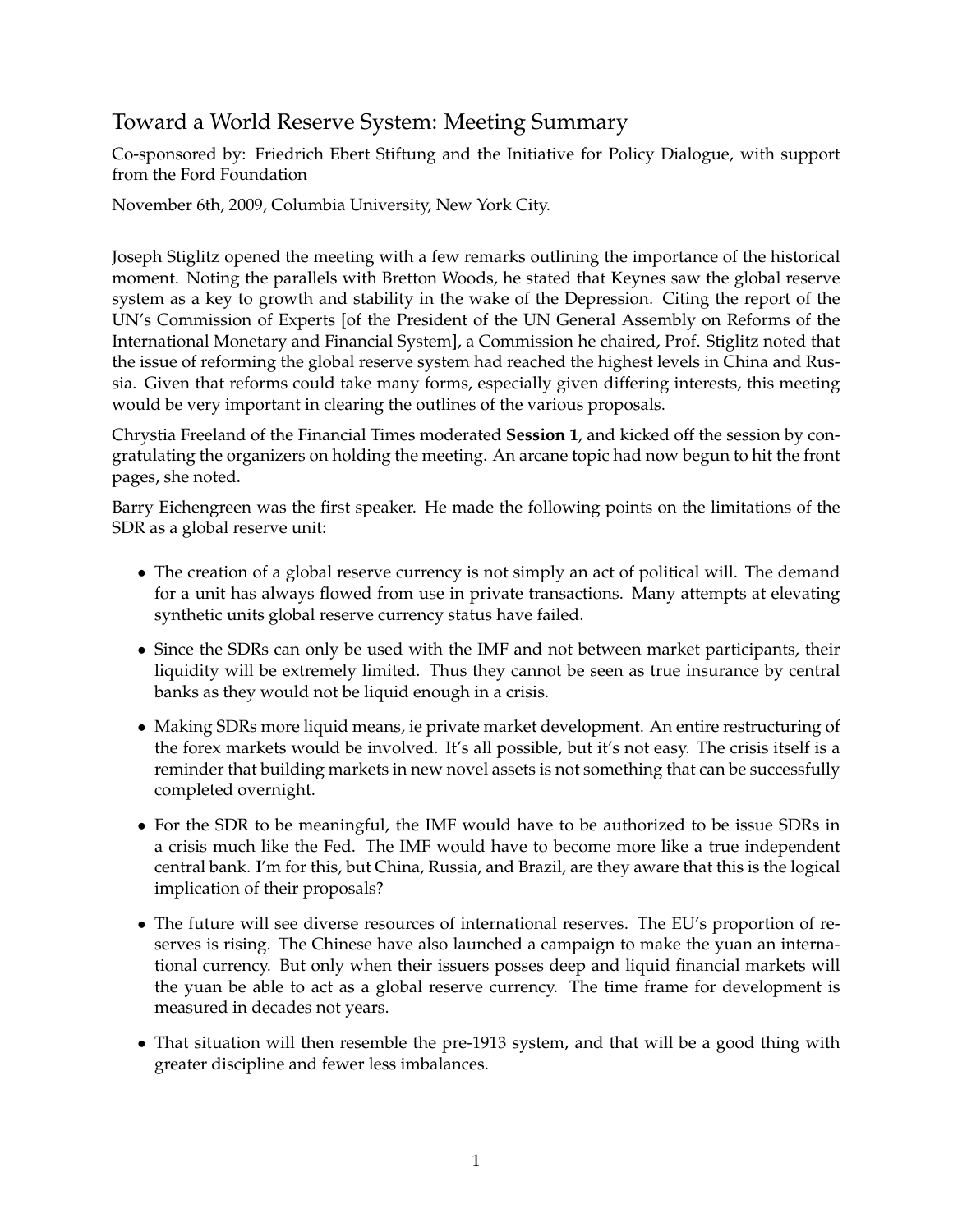Peter Kenen was the next speaker. He made the following points on the role of the SDR as an international store of value rather than a fully-fledged currency:

- What is the possible role for the SDR as a store of value, not as a reserve currency in the full sense?
- In the late 1970s, a substitution account within the IMF was mooted whereby nations would deposit US dollars and receive SDR claims. How would this work today? [runs through simulation]
- US support would be required, and the US would incur a liability to maintain the dollar value. The simulation showed that even for non-trivial shocks, say when SDRs rise and USD interest rates fall and thus the USD falls, the cost borne by the US is not large. Eventually the account will stand on its own.
- One important thing to note is the role of the US Congress as an obstacle to reform. US participation in the IMF is not governed by treaty, which means that two-thirds of the Senate and agreement by both houses would be required. This is difficult unless the White House provides a good and convincing rationale for any proposal.
- Absent a global market in which SDRs can be traded for national currencies, the IMF cannot perform main functions of intervention. But the SDRs from a substitution account could be transferred to another IMF member. This would bring the SDR close to being a supranational currency without a substantial vesting of power in the IMF.

Jose Antonio Ocampo was the next speaker. He made the following points about the structural properties of the global reserve system and their impact on developing nations in particular:

- There is a deflationary bias to the system as the burden of adjustment falls on deficit nations. This can also be thought of as an anti-Keynesian bias. Nations lose control over their current account deficits. The resulting dynamic instability of the system was Triffin's main point.
- Developing nations demand for reserves reflects their need to manage the instability of capital flows that they face. This can therefore be seen as "self-insurance." Yet there is a fallacy of composition with this insurance: if all developing nations insure themselves at the same time, there is a destabilizing systemic effect. We can call this the instability-inequity link, which leads again to a deflationary bias.
- The rise in the US current account deficit and instability of US dollar have been worse in the post-Bretton Woods period. Capital account volatility in the developing world has resulted. In response, the share of reserves in developing GDP has taken off.
- Developing nations have learned that if they let their exchange-rates rise in the face of capital flows, current account deficits rise and this becomes a certain route to crisis. So they don't do that any more. The system has to solve this problem, which means that developing nations have to use controls and collectively we have to design system better, one or both.
- An SDR system would have two main properties. First, there would be a countercyclical provision of SDRs matching the long-term demand for reserves. Secondly, we could tie IMF lending during crisis to SDRs.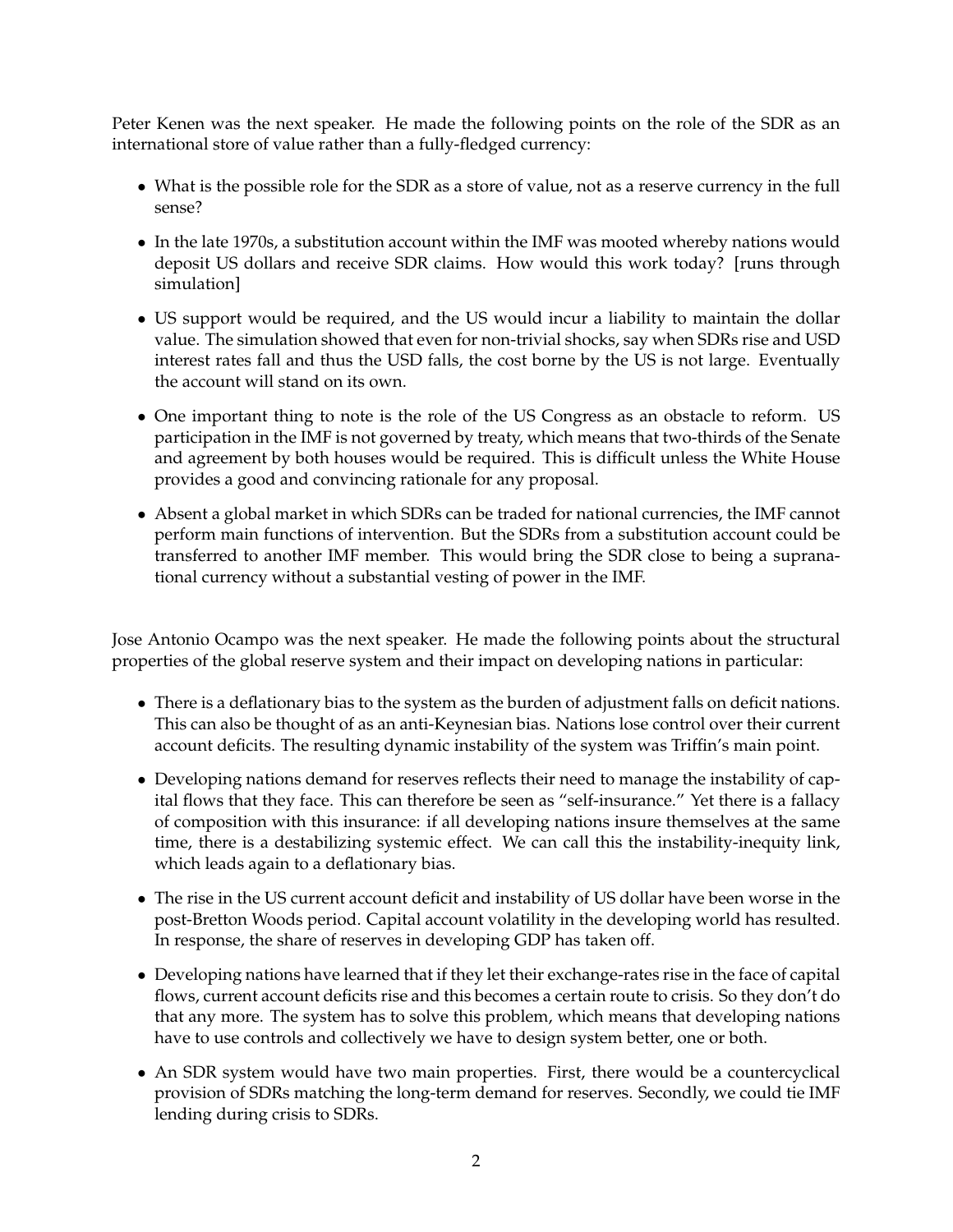- A key question is how to solve the inequality-instability link. Here we have three alternatives:
	- **–** Asymmetric issuance of SDRs to developing nations, de-linked from quotas.
	- **–** Development-link SDR Allocations: allow the IMF to use excess SDRs to buy development bonds not from governments but from development banks.
	- **–** Regional Reserves Funds: make contributions to these reserve funds equivalent to SDRs for IMF allocations.
- Greater multilateral surveillance for macro policy. And a reduction in demand for reserves would also be needed. The latter would entail more unconditional lending by IMF, having it function as lender of last resort, or allowing the broader use of capital account regulation.

John Williamson was the final speaker of the morning session. He made the following points on the benefits of even an unreformed SDR system relative to the status quo:

- Whence the need of world issue right now? The US is unwilling or unable to finance its current account deficit. What is the alternative? We need greater deficits by other nations and less reserve accumulation.
- SDRs already exist, that's an advantage. No lengthy negotiation really needed. The SDR250 billion done by G20 was pretty rapid by international standards.
- The logic behind [Prof. Stiglitz's] SDR proposals is impeccable, but not practical. It does have the advantage of universal participation and it does not rely on regional arraignments.
- As far as objections go, SDRs can't be used to intervene in the market as there are no transactions in SDRs. For precaution to work there has to be the ultimate feeling of use, and in fact there is a mechanism for this.
- IMF conditionality is a good thing for crises that are self-made, but a bad thing for externallydriven crises such as the Asian Crisis. The IMF has a big blot on its record for the latter, but we still need to be able to discriminate between nations. Flexible SDR credit lines from the IMF are really important, and therefore to be welcomed.
- Even an unreformed SDR system dominates the present system. Demand is so far out-sizing the supply at roughly 200 billion USD per year. Countercyclical issuance of SDRs, along the lines of the Polak proposal, is also a good idea.

Eric Helleiner was the discussant for the first session. He made the following points in summary:

- Over all, we have heard no new arguments for SDRs since the 1960s and 1970s, but there have been some new twists. What is new now? The politics. Interest in SDRs is episodic. But this time is different, and a longer-term interest will be sustained. There are three kinds of arguments that we have heard:
	- 1. Demand for reserves. This is the Triffin argument. If demand continues to grow, SDRs will continue to be talked about. Demand for self-insurance is up, especially after the crisis.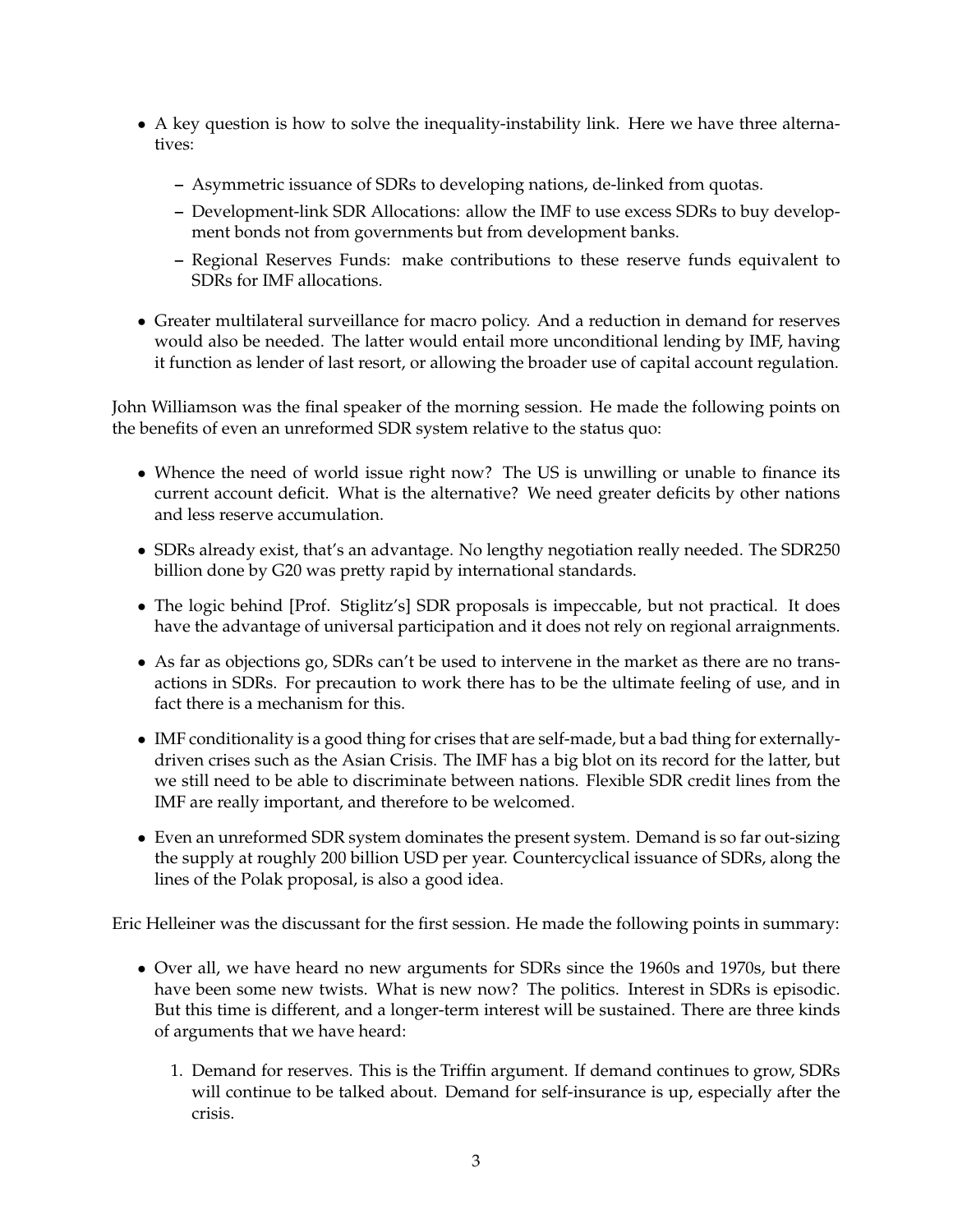- 2. Reserve switching, also an episodic argument. The aim is diversification in a way that doesn't provoke a dollar crisis. Concerns about the decline of dollar are persistent, and there is no possibility of another Volcker-type interest rate hike. We also have the Euro. In addition, we lack the glue of military alliances.
- 3. Equity. There is deep frustration at the US's "exorbitant privilege." Using the reserve system for development purposes goes back to Keynes. This is likely to endure more than in the past. The major reserve-holding nations are those who are suffering from the present system. This is different than the last time.
- We ought to see arguments for new system in historical perspective. Economic arguments are not new, but the political conditions are in fact new.

## **Discussion**

Joseph Stiglitz started the discussion by replying to the points made by Barry Eichengreen. He noted that the medium of exchange function was not a necessary condition for SDR liquidity. This was a matter of government commitment, a political rather than economic issue. Indeed, having the SDRs as a medium of exchange might undermine the system. Noting that, unlike the Bretton Woods era, the debate was now more centered around the capital rather than trade account, Prof. Stiglitz pointed to the need for fair "rules of the game" in the absence of capital controls. Broad reforms might not happen overnight, but we needn't think of an immediate response viz. an emergency issue of SDR and broader reform as an either/or choice.

Barry Eichengreen reasserted that private markets were a big deal. The evidence that all monetary functions [means of exchange, store of value...] come bundled is pretty compelling. Amer Bisat further underlined the critical importance of market liquidity with examples from the financial markets in the recent crisis.

Peter Kenan noted that his substitution account idea was not intended to rescue the US. Rather, he saw it as a feasible medium term to solution to install the SDR as a major reserve asset *before* we enter an era of competing currencies. If the main thrust were development assistance, several opposition consistencies in the US would be tied together. Stephany Griffith-Jones seconded the point, suggesting that SDR issuance be tied to climate change instead.

Jo Marie Griesgraber noted that the need for self-insurance comes from the IMF stigma. "What would be necessary to gain trust back?" she asked. Takatoshi Ito seconded the point, noting that those nations who had accumulated reserves as insurance feel themselves vindicated and will therefore continue to do so, especially given the stigma from IMF borrowing. "It is a very hard sell to substitute self-insurance," he noted.

Stephany Griffith-Jones moderated **Session 2**. The first speaker was Bruce Greenwald. He made the following points regarding the nature of our historical conjuncture:

- The postwar meeting had a sense of urgency that seems to be missing now. The main concern was the return of the prewar Depression. The Bretton Woods institutions were meant to be part of the international preventative mechanism. Yet the focus was the GATT more than the IMF.
- The IMF was not as central as was thought. The largely agrarian-driven business cycle in big agricultural producers like the US, Canada, Argentina, Germany and France meant that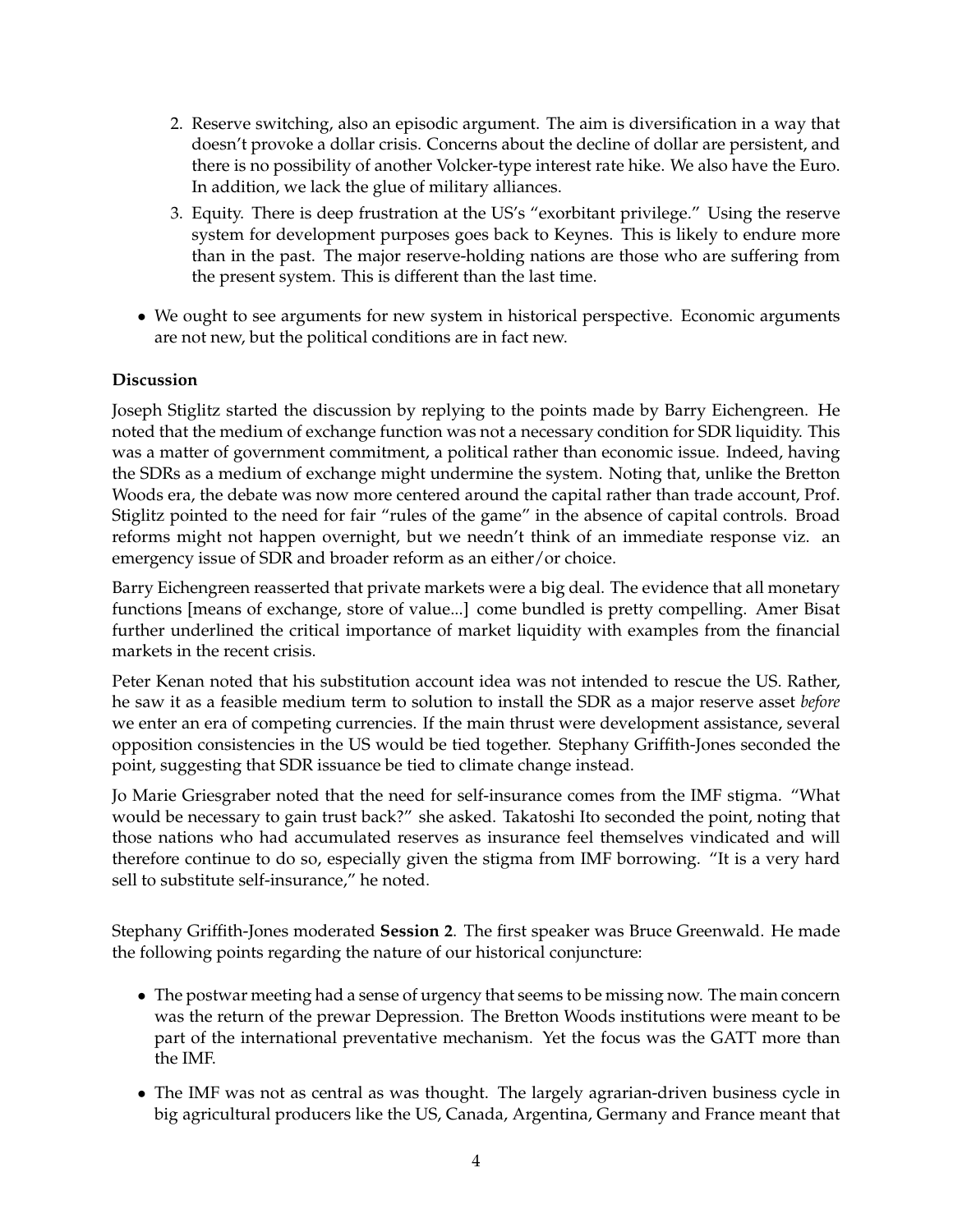industrial policy had to be the driver in a context of an agrarian sector that was in terminal decline.

- The main industrial policy that came online to remove redundant labour from the farms was the direct result of World War II. With high savings, there was now demand for manufacturing.
- In the 1990s, we saw the collapse of manufacturing while China opted for a policy for exportled growth. Two things make this worse today. First, export-led growth. Manufacturing may be in real trouble but a command economy is its own version of war. Second, energy exporters are natural sources of surpluses.
- There may be a deflationary problem during this shift from manufacturing to services. In 1944-6, this was solved thanks to War. This time we might be not so lucky. I think 2013 is the US drop-dead date. The government can't stabilize demand.
- There are economic and political balances, and all are committed to keeping their manufacturing balance. But we must manage the transition.

Joseph Stiglitz was the next speaker. He made the following points about the design of the global reserve system:

- Reserves are a mechanism from precautionary demand: the form in which they are held has implications for risks. Export-led growth is based on competitive devaluations which has been advertised as the most efficient way to grow.
- We have an adjustment problem. Equilibrium ought to be 20 percent higher, but this would entail a USD300 billion capital loss. Hence there is no willingness to adjust.
- Apart from the supply side of reserves, trade deficits reduce aggregate demand domestically. So to maintain full employment, we needed loose monetary and fiscal policy. We are now hitting the limits on both of these facilities. We can no longer be the deficit of last resort.
- There are five points here regarding the structure of a new system: size, rules, allocation, institutions, and transition.
	- 1. We must start with SDRs being a complement to other reserves and begin with a comfortable number. Then we can begin to have a intelligent discussion.
	- 2. We should relate the issuance to global unemployment and global growth. Rule-based emissions have advantages. The more rule-based the system, the more comfortable nations will be with using existing institutions. Greater discretion leads to greater anxieties.
	- 3. Emissions should be linked to effective demand, so stability and equity should be the main drivers. We should have an allocation that would pay more attention to development and climate change.
	- 4. If we're just talking about issuance of SDRs, a rule-based IMF would be fine. Rules would not create a big bureaucracy.
	- 5. On transition, regional funds will eventually link to a global system in an evolutionary way.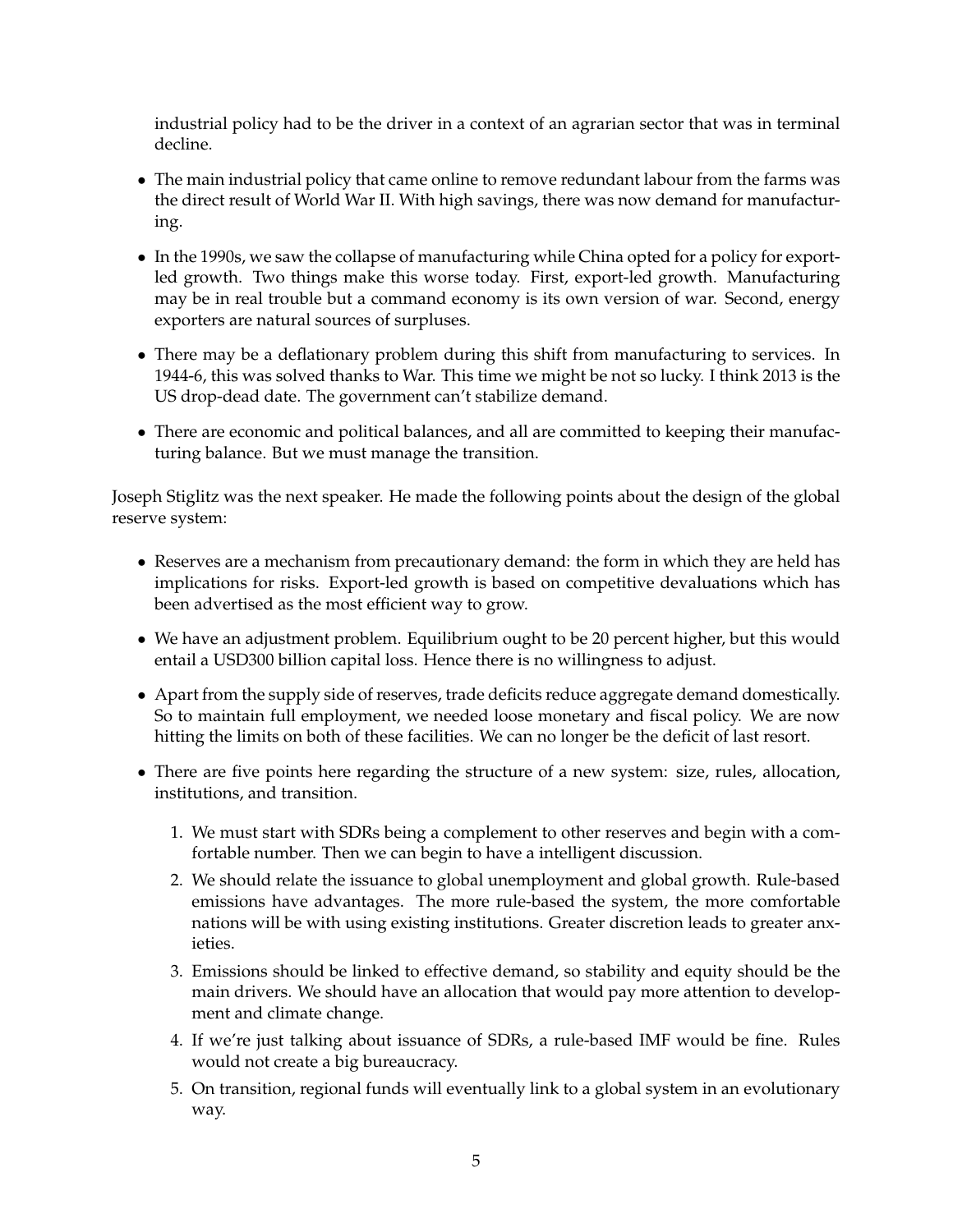Liqing Zhang was the final speaker of the second session. He presentation was structured around the questions, Why reform?, How are we to reform?, and What is China's role, especially in transition? He made the following points:

- The beginning of the 1970s and collapse of Bretton Woods and rise of dollar standard saw a system with three flaws: the Triffen dilemma, an "exorbitant privilege" that led to easy monetary policy and current account deficit indulgence, and a dollar reserve system that saw resources go from poor to rich nations.
- A super-sovereign currency can overcome the Triffin Dilemma. If the IMF becomes more democratic, representative, efficient, and fair, the SDR will have a bright future, but there would still be major liquidity problems.
- The yuan will take time to be an international currency; this is not realistic in the short to medium term. So for several decades, we will still be multicurrency system, which is potentially unstable. Thus global financial stability is China's main concern viz. the SDR proposal.

Deepak Nayar was the discussant for the first session. He made the following points in summary:

- The analysis is simple: the Dollar Standard is asymmetrical. It is unstable with huge current account deficits and inequitable from transfers of wealth. And there is a nexus between inequity and instability.
- The prescription comes in many forms, all of which are variations on the SDR, a new global greenback, and so on. I'm not convinced. Barry Eichengreen has pointed to an inconvenient truth. For better or worse, the dollar is the only game in town: it is the unit of account, the medium of exchange (most liquidity), and store of value.
- What is the transition path? Evolution, learning by doing? Checks and balances? "Plurilateralism" seems to be the path forward. The UN Commission called for the creation of a unit that nations will join, or regional solutions as building blocks.
- What would the institutional mechanism be? There are serious concerns with the IMF because it is there, it has SDRs. We would be parading the problem as the solution.

## **Discussion**

Barry Eichengreen started the discussion by noting that reserve nations do not have to run deficits: UK, US, and EU did not do so at different times. He further questioned whether a multiple currency could be stable. John Williamson answered that a multiple currency system, unless it has fixed parities, would be unstable as central Banks would try to jump on bandwagons. Prof. Eichengreen clarified that if one eliminated one-way bets and had fully flexible exchange rates, such a system would not be unstable. Gerald Epstein pointed out that a degree of stability was achieved in properly-regulated international system. If we don't change that, the system will be unstable. Peter Kenen stated that a multi-currency system is intrinsically unstable. Cooperation helps, but speculation has to have its stake. Cooperation cannot be guaranteed. The substitution account does not rule out a multi-currency system. It has nothing to do with currency trading.

Jane D'Arista opined that the proposals on the table had short-changed the transactions functions of the reserve currencies. The reserve accumulations have never been based on transactions. How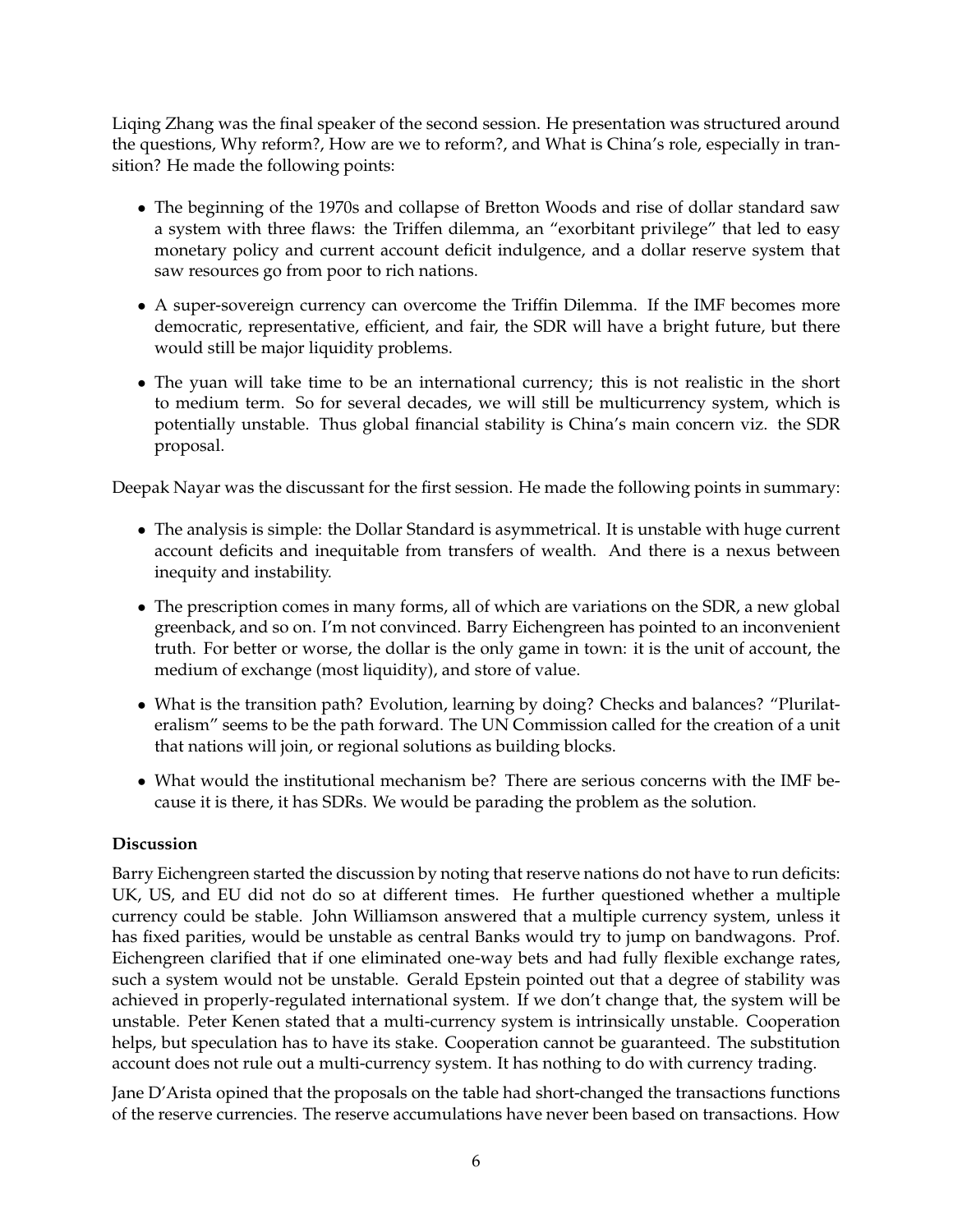would we move back to a public system in SDRs and link it to transactions? Rather than a substitution account, it would be much better to have swap arrangements. The IMF's purchasing government securities in SDRs would make it useful to national economies.

Joseph Stiglitz noted that the capital account can be used as a basis for draining reserves in an open account world. Russia found this out. The trade account can adjust, but not as fast as the capital account, so the danger from trade openness is less. On the liquidity of Global Greenbacks or SDRs, it all depends on the rules of the game. The system will not work unless governments agree to do it.

Liqing Zhang asked if international usage were a precondition for China to make the RMB convertible? A more open capital account is important but not necessary, he observed.

The first presenter for **Session 3** was Peter Bofinger. He made the following points regarding the broad configuration of the reserve and exchange rate system:

- There are two dimensions of the international reserve situation. First, there is a stock issue viz. the huge dollar hang-over and the related risk of exit. Secondly, there is also a flow issue that we were discussing this morning. Thanks to increased demand for reserves, our problem is to decrease the stock of reserves even while increasing the flow.
- It is not ideal to discuss the reserve system in isolation from the more broad topic of the exchange-rate system. We now have an anarchic system that is totally unregulated. Exchangerate policy in mainly unilateral; there is no multilateral or bilateral approach.
- In 1973, no one regarded this as a problem: flexible rates were thought to adjust to fundamental a disequilibrium. No reserves were thought necessary as there would be no manipulation. There is no need to say that the reality was and is different.
- Is an SDR-based system a substitute for this configuration? SDRs cannot substitute other reserves viz. the precautionary demand as they have no liquidity. Some increase in SDRs will be okay, but the current increment is not that much.
- Can we get away from unilateralism and at least have bilateralism? If we start with mutuallyagreed currency supports, including crisis supports, then perhaps a system of bilateral deals would be a transitional stage to a genuinely multilateral arrangement.
- The main constraint is the stock problem. We all have to bear the cost of mercantilism. The dollar is a good peg at this point. Regional plans are a good idea but difficult to implement.

Ricardo Ffrench-Davis was the next speaker. He made the following points about the role of Latin America in the current conjuncture:

- Latin American nations are doing okay: there is price stability and they have good ratings. But volatility has allocative implications. Money does not go into real investment when it is volatile; it flows to financial assets. Savings leads to capital formation, but instability of flows is bad for aggregate demand.
- There needs to be an improvement of domestic policies in a countercyclical direction. Compensatory finance can help here. Reserves might indeed be costly but recessions are even more costly. But there is a danger with certain kinds of countercyclical measures.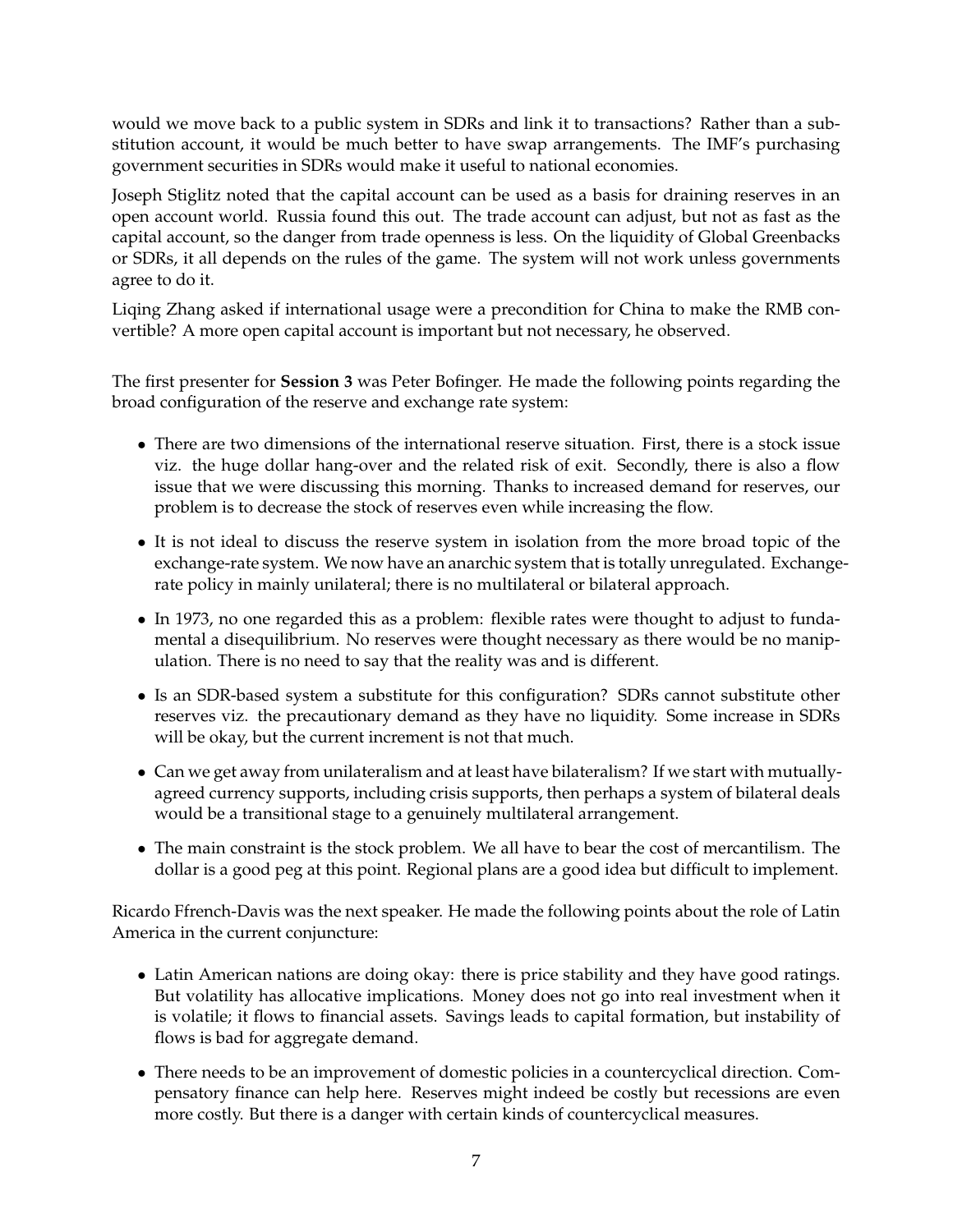• On regional institutions, they are basically a pooling mechanism for reserves and capital. They get good grades from the ratings agencies, better than the individual developing nations. But they ought to have a countercyclical component. And they will not alter the need for IMF reform.

Alexander Dynkin was the final speaker of the day. He made the following points on Russia's global role:

- Exchange-rate volatility and cross-border financial flows create a lot of problems for nations, especially for Russia. The stock exchange and commodity prices see bubbles. With global uncertainty, there is a spread of possibilities as reserve assets, including the dollar and crude oil.
- On the use of the ruble in international settlements, it is realistic, but can we use a bottom up approach? Yes, but there is a dark side to this: financial debts are still lower than in industrial nations, and 75 percent of our exports are in hydrocarbons, which are dollar-denominated.
- Making the ruble a regional currency for CIS countries was intensively discussed. There was strong support from parts, but CIS nations have large deficits with Russia. The broad basis of trade might not be in place for a common currency. The Sterling zone, Franc zone, and Ruble zone are all gone, so we need to ensure conditions for gradual transitions for a new multi-zone system.
- The politics of leading nations might, in the distant future, lead to a soft Maastricht agreement at the global level or even a world government that allocates international reserves, governs nuclear war heads, and makes hydrocarbon allocations.
- But the new requirements of the present global economy see the existing exchange-rate system as critical. Floating rates saved us in the early 1970s, but now financial bubbles are the main dangers. Floating rates create conditions for bubbles. We need cross-border coordination of financial policy and predictable exchange-rates

Aleksei Mozhin was the discussant. He made the following points in summary:

- The G20 agreement to increase resources lent to the IMF was significant. The BRIC nations were able to impose this solution on the IMF, which does not happen too frequently. Although BRIC nations had less than 10 percent of the voting power, the rest wanted their financial contribution and so ceded power to them on this occasion
- The Chinese then had it in mind that this could develop into an SDR system. But these are not tradable instruments. Are there geopolitical considerations in play? Yes, to some extent: they see the currency with the same geopolitical vision as the rest of international politics.
- That's a shame. Behind this "noise" there is the fact that we don't like the present system. What kind of system is it when oil price goes all over the place in a couple of months? The Federal Reserve just printed money for many years and we were at the receiving end of massive inflows of speculative capital. The whole system forced us to specialize in commodity exports.